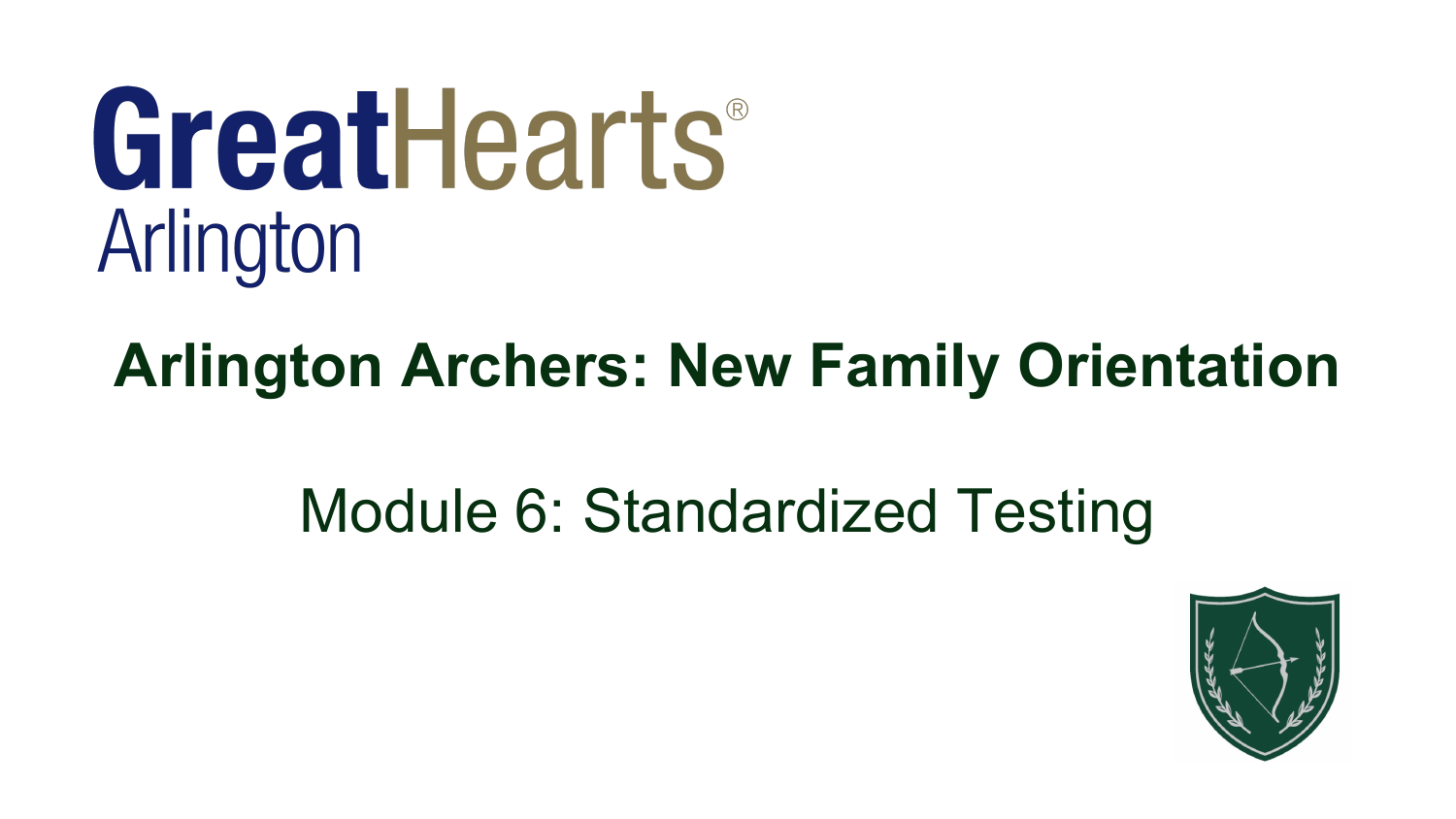## **Table of Contents: Standardized Testing**

- 1. Philosophy
- 2. mCLASS Texas Edition
- 3. NWEA-MAP Growth
- 4. LAS Links/TELPAS
- 5. State of Texas Assessment of Academic Readiness (STAAR)
- 6. Questions?

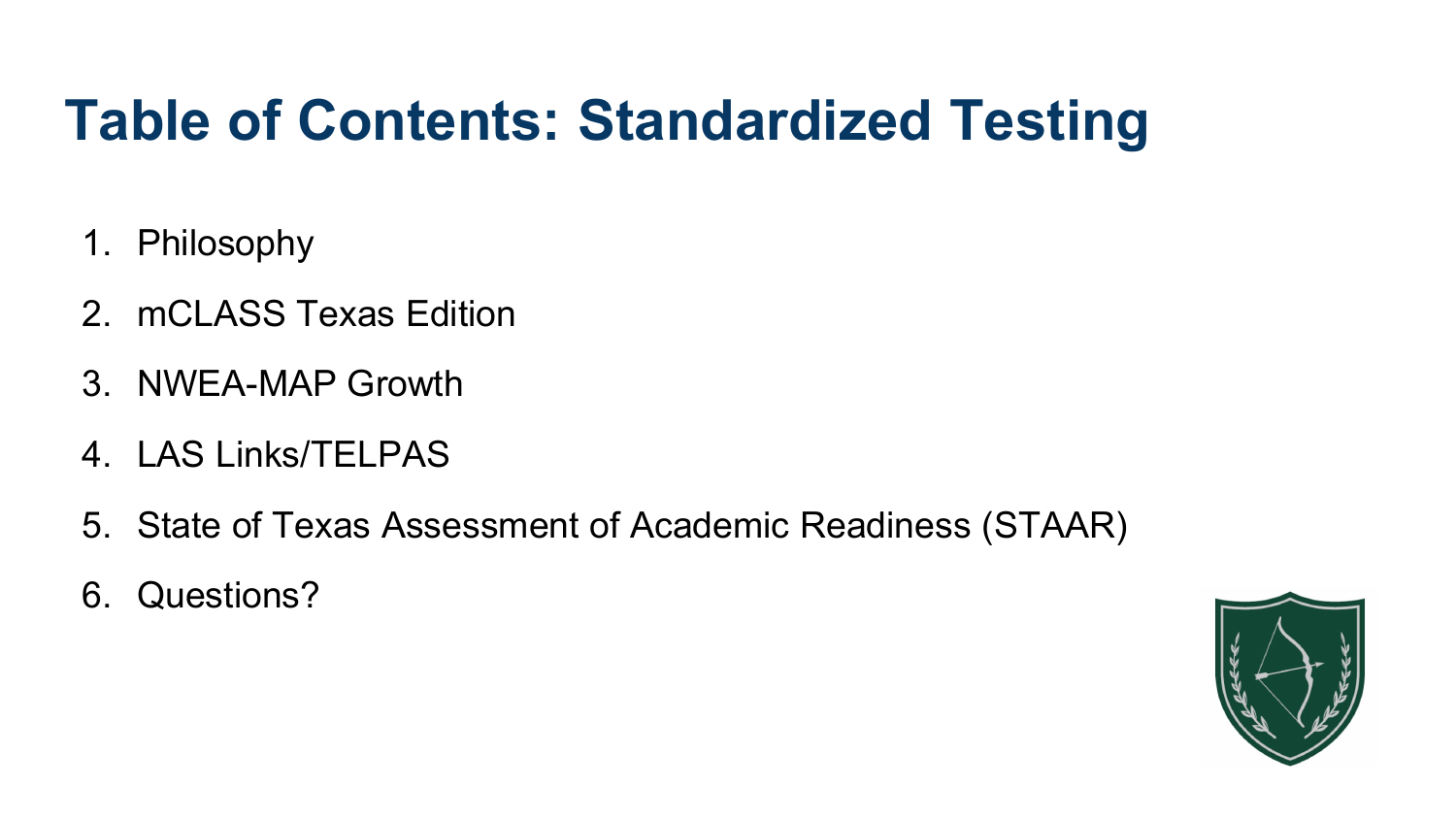# Philosophy

At Great Hearts we focus on supporting our teachers and students in the formation of the highest intellectual virtues. In pursuit of this noble goal, we utilize a variety of assessments to monitor our instructional practices and ensure our students are equipped with the skills and knowledge they need to maintain their course toward the True, the Good, and the Beautiful. Information gleaned from assessments are the mile posts that help us understand how far we have come along the way, and assist us in making any needed course corrections in our journey.

While high assessment outcomes are indicators of the strength of our academic program, they are not the goal of our educational journey and do not consume a significant portion of the academic year. For the average student, the time spent taking diagnostic and standardized assessments is equivalent to less than 8 hours over the whole of the school year in grades 3 through 7.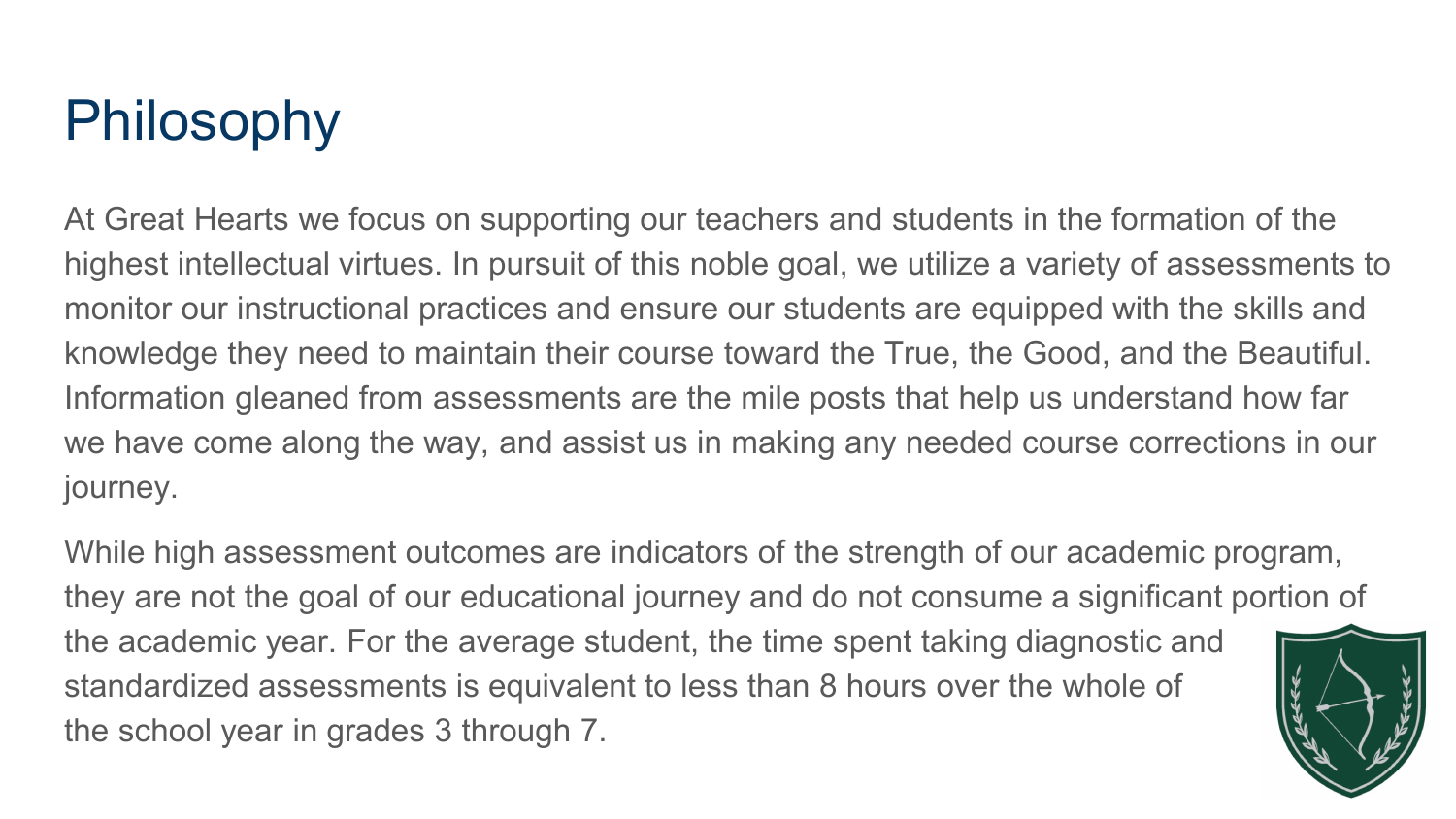#### mCLASS Texas Edition

The mCLASS Texas Edition is a reading diagnostic tool which takes approximately 8 minutes to complete. Built on the nationally recognized DIBELS 8 reading assessment, mCLASS Texas Edition helps teachers understand where scholars are in their journey to literacy. The assessment is administered one-on-one by a trained teacher and given 3 times during the school year for all students in grades K-2 and to students in grades 3-6 who require extra support in reading.

Information from the mCLASS Texas Edition will be used to screen for dyslexia in Kindergarten and first grade, and to inform interventions for struggling readers in Kindergarten through grade six.

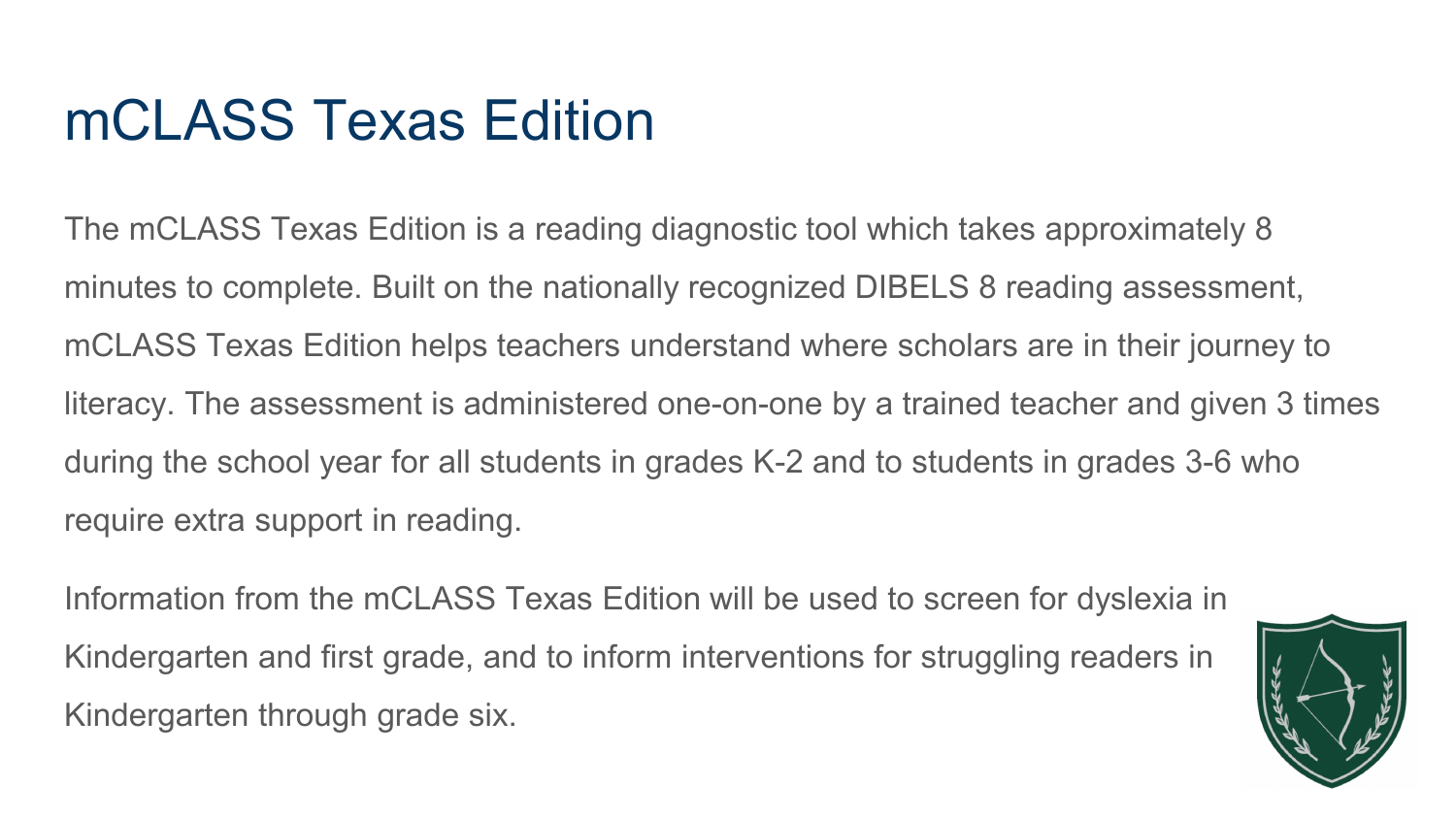#### NWEA-MAP Growth

NWEA-MAP Growth is an assessment of reading and math which is given to students grades 2 through 9. Students work at their own pace, and most students complete the assessment in 30-60 minutes depending on their grade level.

MAP Growth is an adaptive assessment which dynamically adjusts as each student progresses through the assessment, yielding important insights about how the student has grown and what they are ready to learn. MAP Growth is also a normed assessment, which allows teachers and students to quantify growth in reading and math compared to students nationally.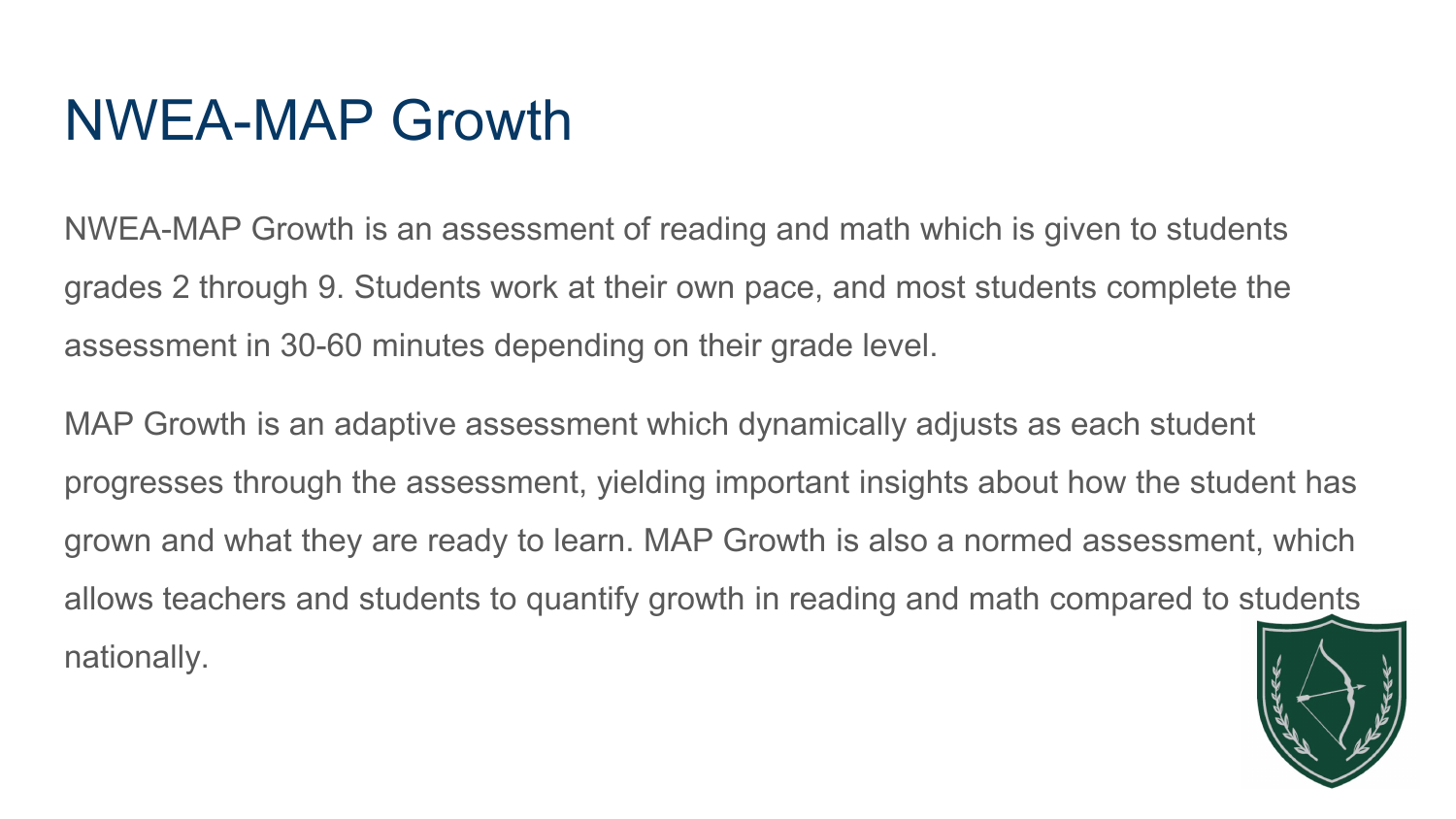## LAS Links and TELPAS

LAS Links and TELPAS are given to scholars who are learning English as a second language. The assessment measures English proficiency in the areas of Listening, Speaking, Reading and Writing. The results of the assessment help our teachers provide a level of instructional support that allows scholars to learn English while still participating with their other peers on an academic level that is rigorous and engaging.

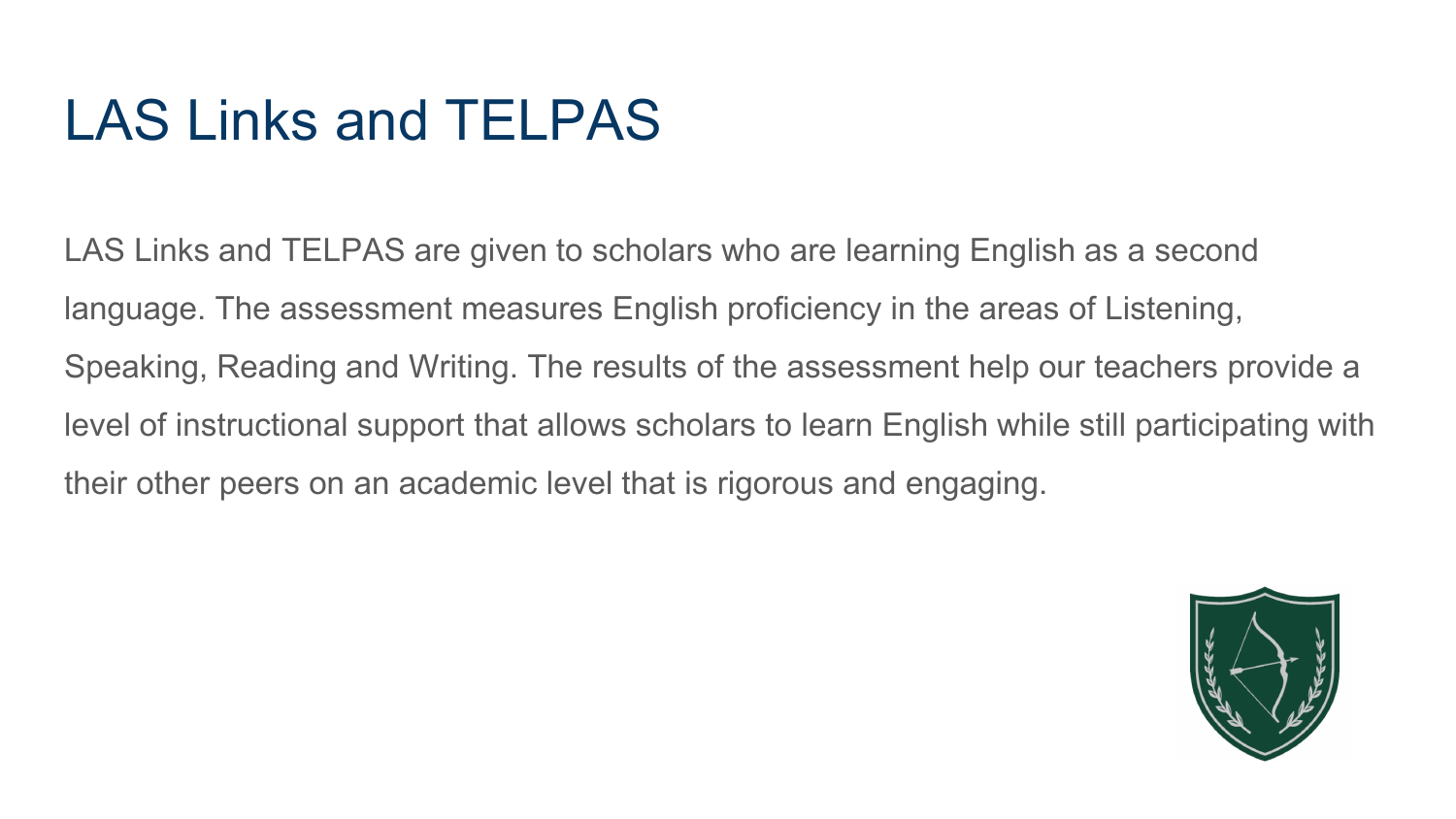## State of Texas Assessment of Academic Readiness (STAAR)

The State of Texas Assessment of Academic Readiness (STAAR) is a series of assessments required by state law for administration by all public schools, including public charter schools. The Texas Education Agency uses the STAAR to ensure that we are meeting our promise to provide our scholars with a quality education that meets or exceeds the state's standards for academics at each grade level from 3rd grade through high school.

3rd through 7th grade scholars will take 2-3 assessments per year. STAAR assessments are designed for elementary age scholars (3rd-5th grade) to be finished in less than 2 hours. Students in grades 6-8 will typically complete the STAAR within three hours.

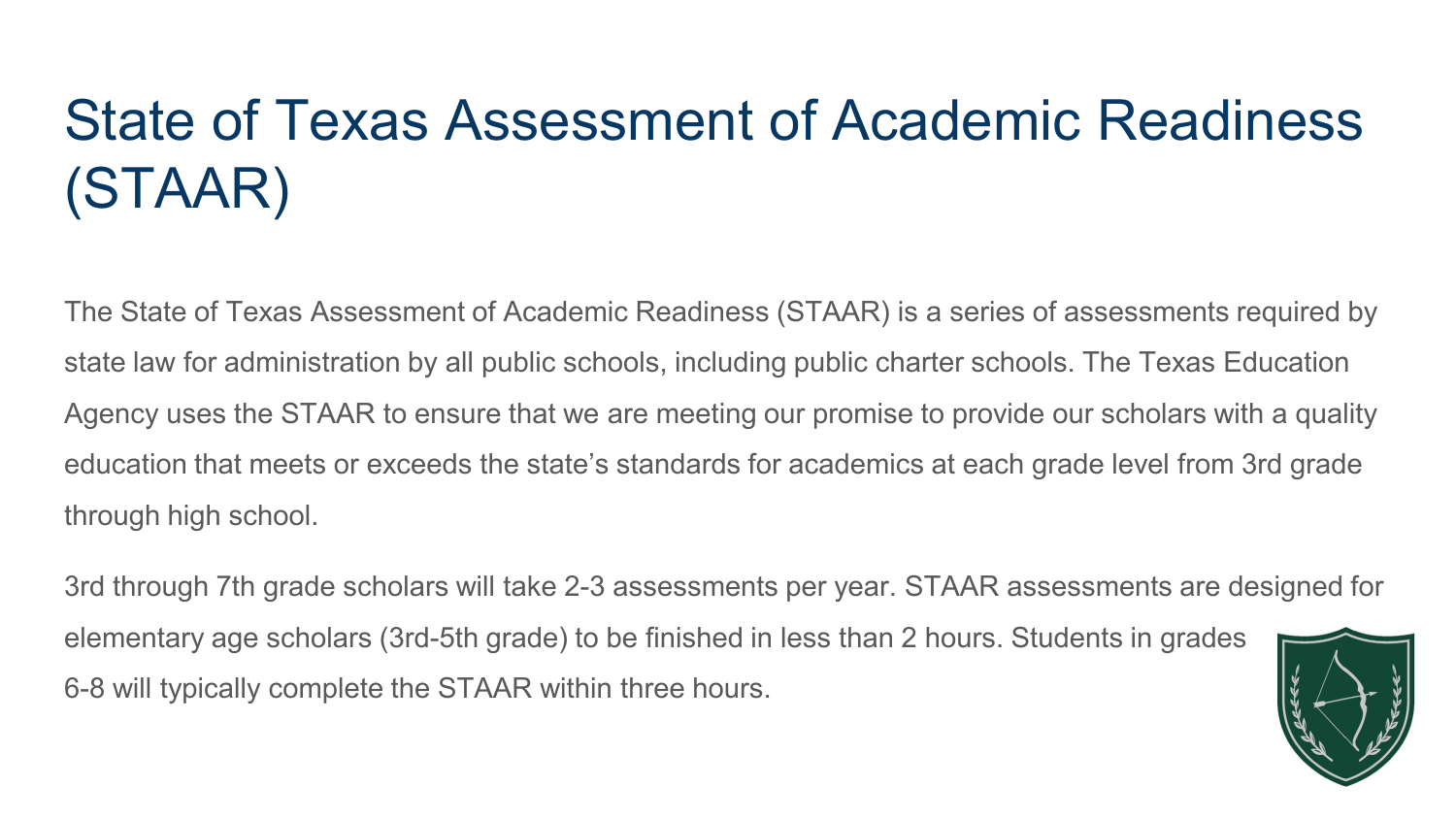## STAAR, continued

Content of STAAR exams by subject and grade level:

- 1. Mathematics, annually in grades 3–8
- 2. Reading, annually in grades 3–8
- 3. Writing, including spelling and grammar, in grades 4 and 7
- 4. Science in grades 5 and 8
- 5. Social studies in grade 8

Successful performance on the reading and math STAAR assessments in grades 5 and 8 is required by Texas law. 5th and 8th grade students who fail to pass the reading and math STAAR assessments will receive intensive instructional support and will have up to two additional opportunities to pass the assessments in order to promote to the next level.

STAAR Modified and STAAR Alternate will be available for eligible students receiving special education services, as determined by the student's ARD committee.